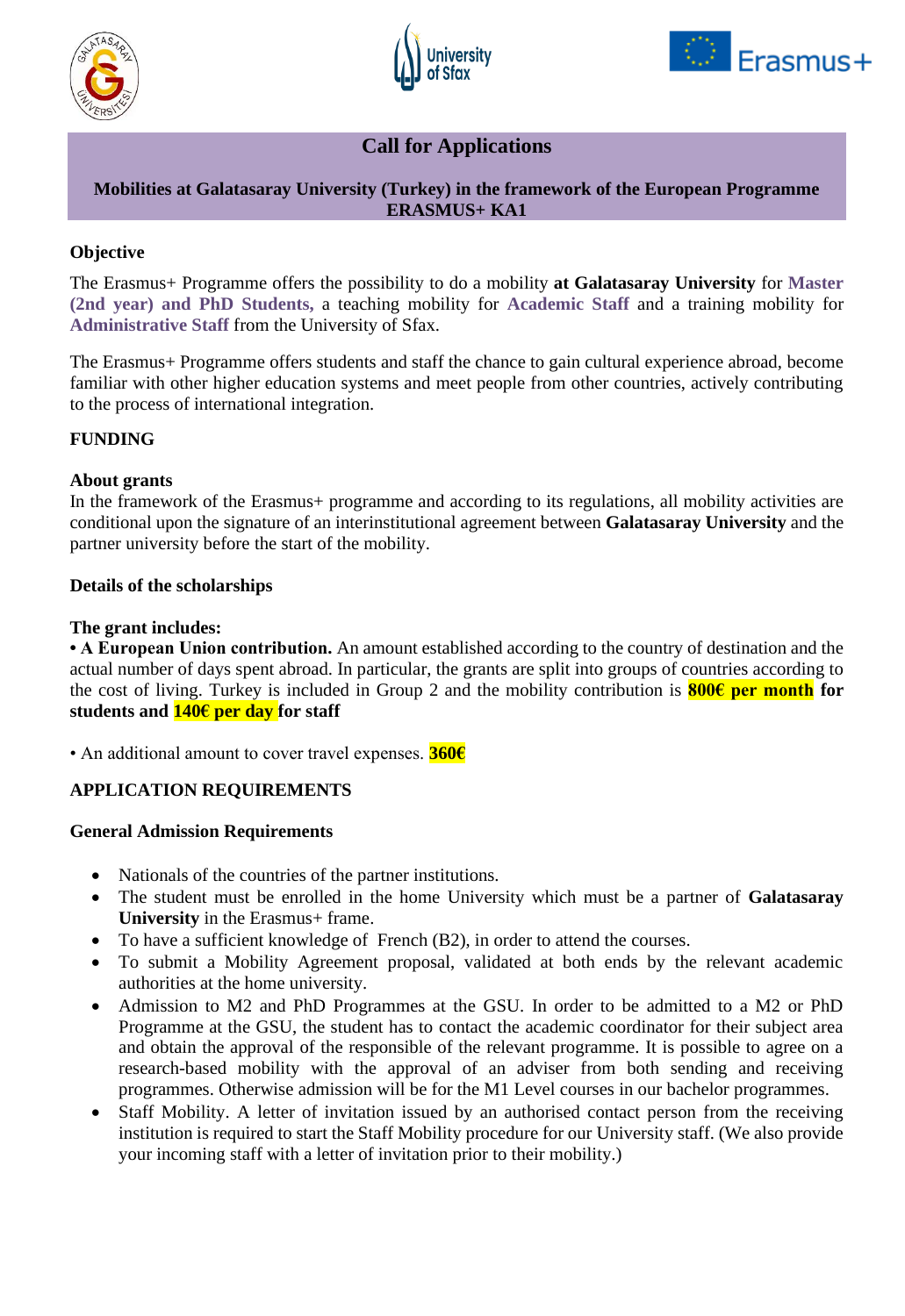





# **Field of Education and Training**

**Arts and Humanities Business, Administration and Law Mathematics**

#### **APPLICATION DOCUMENTS**

Applicants are required to submit a full application, including the following documents:

#### **For students:**

- ❖ Certificate of enrolment
- ❖ Transcript of Records (From the Bac)
- ❖ CV
- ❖ Learning Agreement proposal for students: Mobility Agreement proposal duly validated by the home academic authorities (Director of Studies, Head of Department and General Secretary). Please refer to the templates in the Annexes (Annex I).

Academic offer: https://ects.gsu.edu.tr/fr/

- ❖ Language certificate (B2 French)
- ❖ Motivation letter

#### **For academic and administrative Staff:**

- ❖ Training Agreement (Annex II) (administrative staff)
- ❖ Teaching Agreement (Annex III) (academic staff)
- ❖ Knowledge of French (B2)
- ❖ Copy of the Passport
- ❖ Short CV
- ❖ Motivation letter

To apply for this opportunity, please send your applications (in one pdf file) to:  $\frac{\text{icm@ust} \text{m}}{\text{cm@ust}}$ 

Kindly use the call title (**Mobilities at Galatasaray University (Turkey) in the framework of the European Programme ERASMUS+ KA1**) as the email subject line.

The University of Sfax will be responsible of selection procedures on the basis **transparent and fair criteria.**

#### **Pre-selection criteria at the home university**

The home university will provide a pre-selection of candidates according to the following general criteria:

#### • **For Master and PhD Students:**

- Average grade.

- The consistency of the proposed research activities.

- Language skills.

- Any other elements indicated by the student in the application (other learning experiences, specific academic interests, etc.).

## **RIGHTS AND DUTIES OF THE BENEFICIARIES**

Rights: